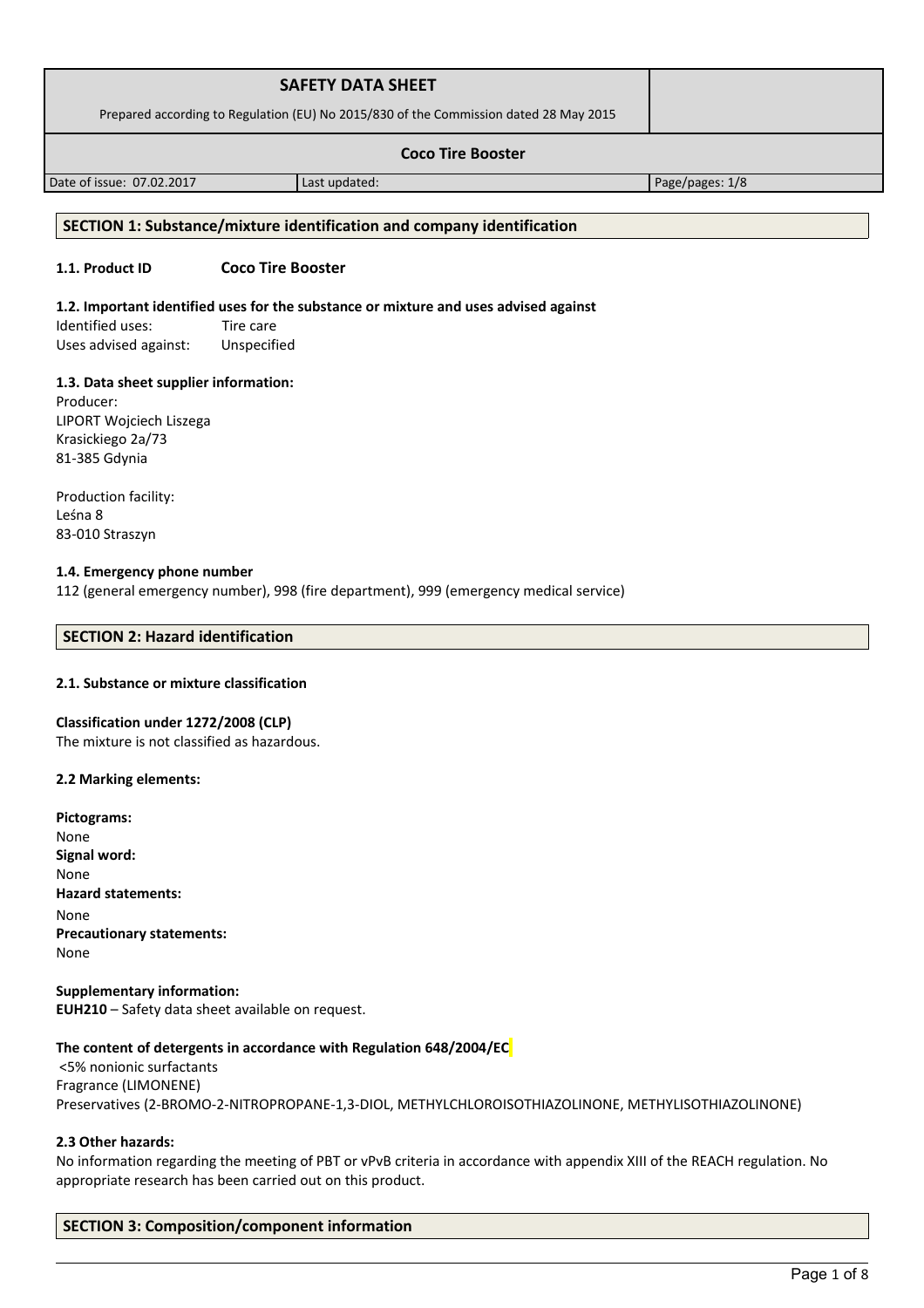|                                                                                       | <b>SAFETY DATA SHEET</b> |                 |  |
|---------------------------------------------------------------------------------------|--------------------------|-----------------|--|
| Prepared according to Regulation (EU) No 2015/830 of the Commission dated 28 May 2015 |                          |                 |  |
| <b>Coco Tire Booster</b>                                                              |                          |                 |  |
| Date of issue: 07.02.2017                                                             | Last updated:            | Page/pages: 2/8 |  |

## **3.1. Substances**

Not applicable

## **3.2. Mixtures**

Dangerous components:

|                                                                                                                                                                                             |                 | <b>CLP</b> classification    |                                |  |
|---------------------------------------------------------------------------------------------------------------------------------------------------------------------------------------------|-----------------|------------------------------|--------------------------------|--|
| <b>Product ID</b>                                                                                                                                                                           | Quantity<br>[%] | <b>Hazard classification</b> | <b>Hazard statements codes</b> |  |
| Isotridecanol, ethoxylated<br>CAS number: 69011-36-5<br>EC number: -<br>Index number: -<br>REACH registration number: the substance<br>is subject to the transitional period<br>regulations | $\leq$ 1        | Acute Tox. 4<br>Eye Dam. 1   | H302<br>H318                   |  |

The full meaning of hazard statements has been given in section 16.

## **SECTION 4: First aid measures**

## **4.1. Description of first aid measures**

## **Routes of exposure:**

Inhalation, ingestion, skin and eye contact.

**Inhalation:**

Take the affected person out into fresh air. Place in a comfortable position. Ensure peace and protect against heat loss.

## Provide medical assistance if necessary.

## **Consumption:**

Rinse mouth with water, drink 2-3 cups of water, consult a doctor. Do not induce vomiting. If unconscious do not give anything by mouth.

Transport the affected person to hospital if necessary. Ensure peace, place in a lying position and protect against heat loss. **Eye contact:**

Remove any contact lenses if possible.

Flush with plenty of lukewarm water for 10–15 minutes with eyelids wide open. Place the upper eyelid on the lower eyelid from time to time. Cover the eyes with a compress.

Provide ophthalmologist assistance if necessary.

## **Skin contact:**

Take off the contaminated clothes and shoes.

Wash the contaminated skin with plenty of water and then with water containing mild soap.

Seek medical attention if skin irritation persists.

# **4.2. Most important symptoms and effects, both acute and delayed**

No further data available.

## **4.3. Indication of any immediate medical attention and special treatment needed**

The course of action is decided on by a medical doctor, based on an examination of the person affected.

## **SECTION 5: Fire emergency procedure**

## **5.1. Extinguishing agents:**

**Suitable extinguishing agents:** alcohol-resistant foam or dry extinguishing agents, carbon dioxide extinguishers, sand, soil, water aerosol. Choose extinguishing agents based on the conditions of the environment.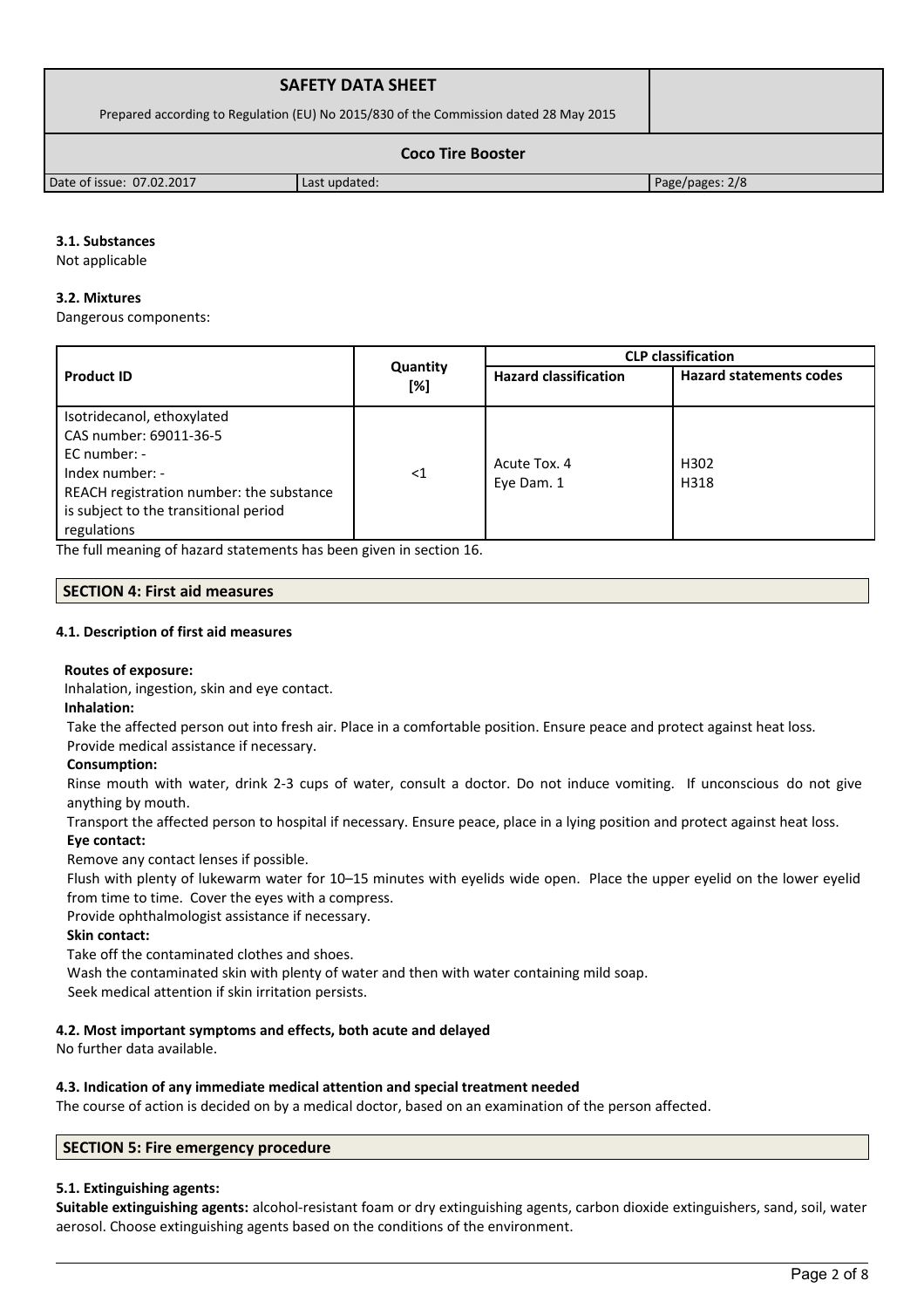|                                                                                       | <b>SAFETY DATA SHEET</b> |                 |  |
|---------------------------------------------------------------------------------------|--------------------------|-----------------|--|
| Prepared according to Regulation (EU) No 2015/830 of the Commission dated 28 May 2015 |                          |                 |  |
| <b>Coco Tire Booster</b>                                                              |                          |                 |  |
| Date of issue: 07.02.2017                                                             | Last updated:            | Page/pages: 3/8 |  |

**Unsuitable extinguishing agents:** High volume water jet.

## **5.2. Special threats related to the substance or mixture**

In case of fire, high temperatures cause a release of hazardous decomposition products that contain carbon monoxides.

## **5.3. Information for the fire department**

Spray the containers located in the fire area with water, remove from the hazardous area if possible. In case of a fire in an enclosed environment, use protective clothing and compressed air breathing apparatus. Do not allow the extinguishing agents into ground waters, surface waters, or sewage systems.

## **SECTION 6: Measures regarding accidental release into the environment**

## **6.1. Individual safety measures, protective equipment and emergency procedures**

For persons other than emergency personnel: notify the appropriate authorities of the emergency. Remove any persons not participating in the containment procedures from the contamination area. For emergency personnel: Ensure proper ventilation, use individual safety measures.

## **6.2. Environmental safety measures**

Prevent the contamination from spreading into sewage systems and water reservoirs.

## **6.3. Methods of removing and preventing the spread of contamination:**

Prevent the contamination from spreading and attempt removal using absorptive materials (sand, diatomite, universal absorbent), place the contaminated materials in properly marked containers for subsequent utilization in accordance with the mandatory provisions of the law.

## **6.4. References to other sections**

Product waste disposal – see section 13 of this data sheet. Individual protective measures – see section 8 of this data sheet.

## **SECTION 7: Storage and use of substances and mixtures**

## **7.1. Precautions for safe handling**

## **Recommendations for handling the mixture**

Avoid direct contact with the mixture.

Avoid inhalation.

Prevent from spreading into sewage systems. **Apply general provisions of the industrial work hygiene**  Do not eat, drink or smoke when using the product. Replace the contaminated clothing. Wash hands thoroughly after handling. Wash contaminated clothing before reusing. Wash hands and face before breaks at work.

## **7.2. Safe storage regulations, including any mutual incompatibility information**

Store in a well-ventilated area. Keep container tightly closed. Store in a cool place. Protect from sunlight and sources of heat.

Do not store with food or animal feeding stuffs.

Always use containers made of materials analogous to the original ones.

Open containers should be handled very carefully so as to prevent spillage.

Do not handle until all safety precautions have been read and understood.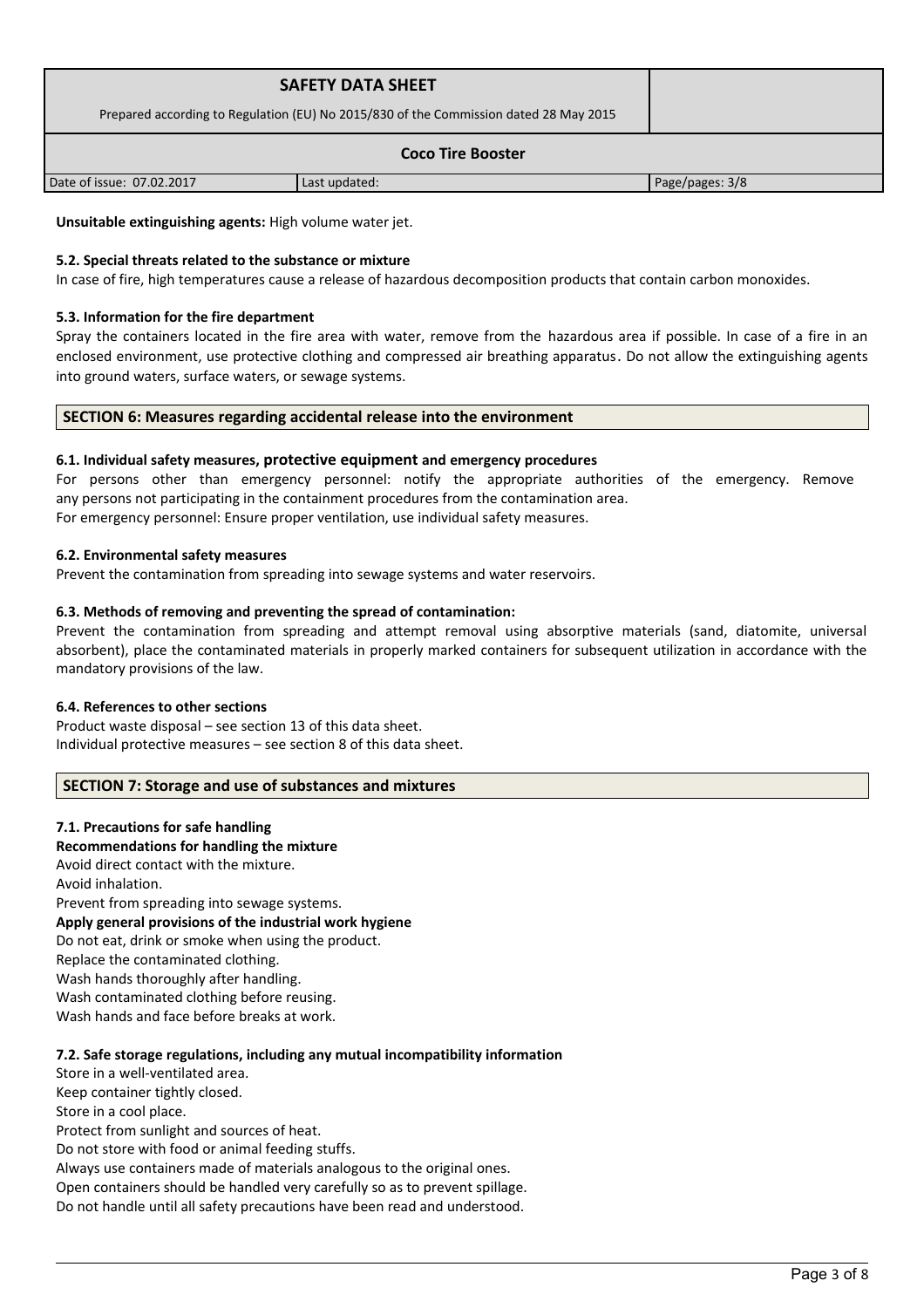|                                                                                       | <b>SAFETY DATA SHEET</b> |                 |  |
|---------------------------------------------------------------------------------------|--------------------------|-----------------|--|
| Prepared according to Regulation (EU) No 2015/830 of the Commission dated 28 May 2015 |                          |                 |  |
| <b>Coco Tire Booster</b>                                                              |                          |                 |  |
| Date of issue: 07.02.2017                                                             | Last updated:            | Page/pages: 4/8 |  |

## **7.3. Specific end use(s)**

See section 1.2 of this data sheet.

#### **SECTION 8: Exposure controls/individual protective measures**

#### **8.1. Control parameters**

#### **The national highest acceptable concentration values in the work environment**

in accordance with the Notice of the Minister of Labor and Social Policy of 6 June 2014 on the highest acceptable concentration and intensity of factors detrimental to health in the work environment (Dz.U. (Journal of Laws) 2014, item 817).

| <b>NAME OF THE SUBSTANCE</b> |         | $NDS$ (mg/m3) | <b>NDSCh</b> (mg/m <sup>3</sup> ) | $N$ DSP (mg/m3) |
|------------------------------|---------|---------------|-----------------------------------|-----------------|
| $- - -$                      | $- - -$ | $- - -$       | $- - -$                           | $- - -$         |

## **8.2. Exposure controls**

**Appropriate technical control measures:** Storage rooms and work stations should be adequately ventilated to keep vapor concentration below the limit value.

**Appropriate technical control measures**

General room ventilation is recommended.

# **Individual safety measures**

**Face and eye protection** Not required under normal conditions of use.

# **Skin protection**

# **Hand protection**

Not required under normal conditions of use.

#### *Body protection*

Use protective workwear.

The selection of individual protection measures must be made taking into account the concentration and quantity of the hazardous substance occurring in the work environment.

#### **Respiratory tract protection**

Not required under normal conditions of use. **Environment exposure controls** 

Do not discharge into sewage systems or ground waters.

## **General safety and hygiene recommendations**

Follow good hygiene practice.

## **SECTION 9: Physical and chemical properties**

#### **9.1. Basic physical and chemical property information**

| Appearance:                                   | Under normal conditions: liquid |
|-----------------------------------------------|---------------------------------|
| Color:                                        | Unspecified                     |
| Odor:                                         | As specified                    |
| <b>Odor threshold:</b>                        | Unspecified                     |
| pH:                                           | Unspecified                     |
| Melting point/freezing point:                 | Unspecified                     |
| Initial boiling point and boiling range:      | Unspecified                     |
| Flash point:                                  | Unspecified                     |
| Flammability (solid, gas):                    | Unspecified                     |
| Upper/lower flammability or explosive limits: | Unspecified                     |
| Vapor pressure                                | Unspecified                     |
| Vapor density:                                | Unspecified                     |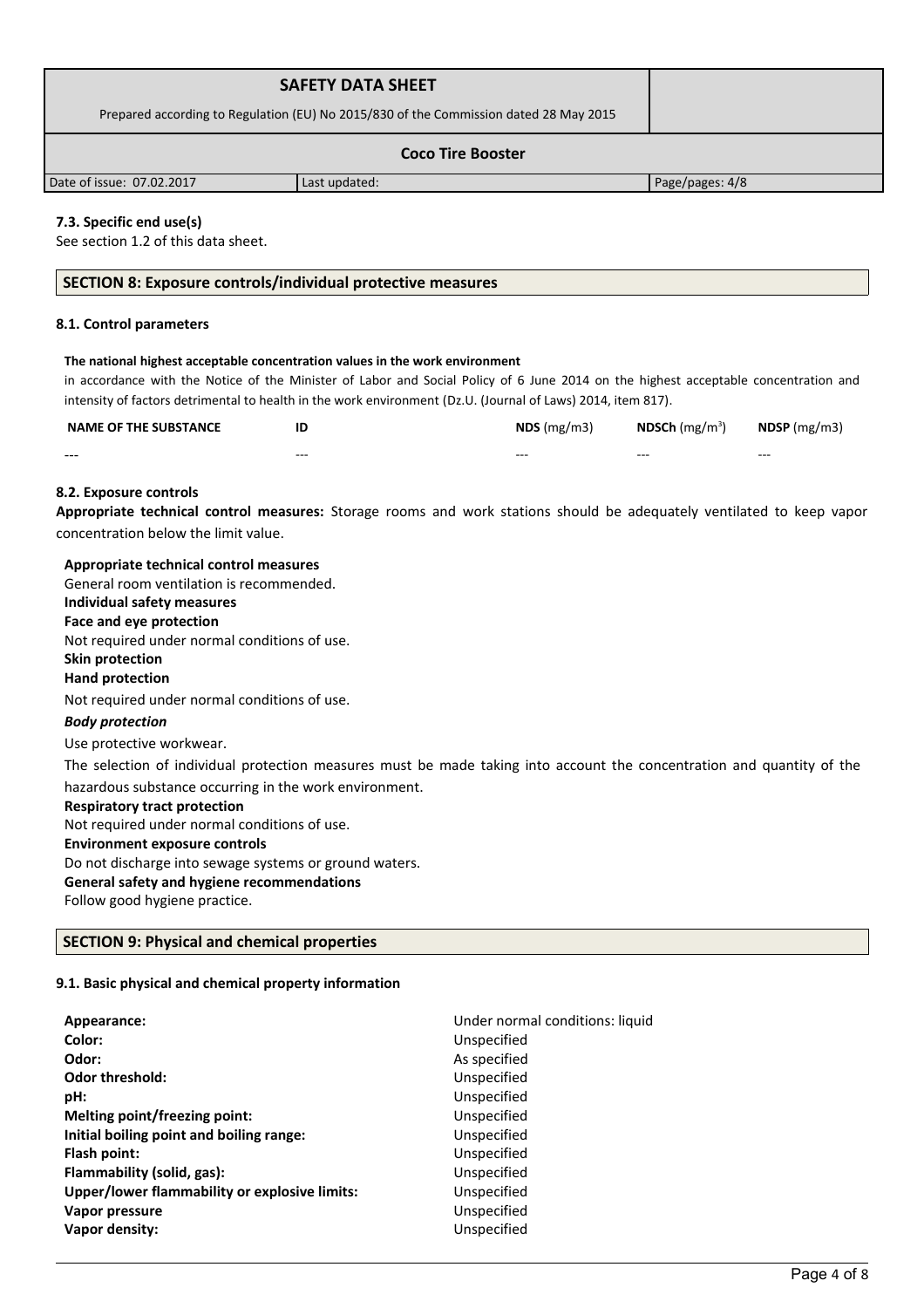| <b>SAFETY DATA SHEET</b><br>Prepared according to Regulation (EU) No 2015/830 of the Commission dated 28 May 2015 |               |                 |  |
|-------------------------------------------------------------------------------------------------------------------|---------------|-----------------|--|
| <b>Coco Tire Booster</b>                                                                                          |               |                 |  |
| Date of issue: 07.02.2017                                                                                         | Last updated: | Page/pages: 5/8 |  |

**Relative density:** Unspecified **Solubility:** Soluble in water Partition coefficient: n-octanol/water: Unspecified **Auto-ignition temperature:** Unspecified **Decomposition temperature:** Unspecified **Viscosity:** Unspecified **Explosive properties:**  $\blacksquare$ **Oxidizing properties:** Not applicable

#### **9.2. Additional information**

No additional analysis results.

#### **SECTION 10: Stability and reactivity**

#### **10.1. Reactivity**

The mixture is chemically stable under normal conditions.

#### **10.2. Chemical stability**

The product is stable when properly used, stored and transported.

#### **10.3. Potential for hazardous reactions**

No data

#### **10.4. Conditions to avoid**

Avoid high temperatures, direct sunlight, hot surfaces and open fire.

#### **10.5. Incompatible materials**

No data

#### **10.6. Hazardous decomposition products**

Do not occur when used in accordance with its purpose.

#### **SECTION 11: Toxicological information**

#### **11.1. Information regarding toxicological effects**

#### **Acute toxicity**

Based on available data, the classification criteria are not met. Isotridecanol, ethoxylated LD50 (rat, oral) 1140 mg/kg **Skin corrosion/irritation** Based on available data, the classification criteria are not met. **Serious eye injury/irritation** Based on available data, the classification criteria are not met. **Allergenic influence on respiratory tract or skin** Based on available data, the classification criteria are not met. **Mutagenic influence on reproductive cells** Based on available data, the classification criteria are not met. **Carcinogenicity** Based on available data, the classification criteria are not met. **Harmful influence on reproductive organs** Based on available data, the classification criteria are not met. **Toxic influence on target organs – single exposure** Based on available data, the classification criteria are not met.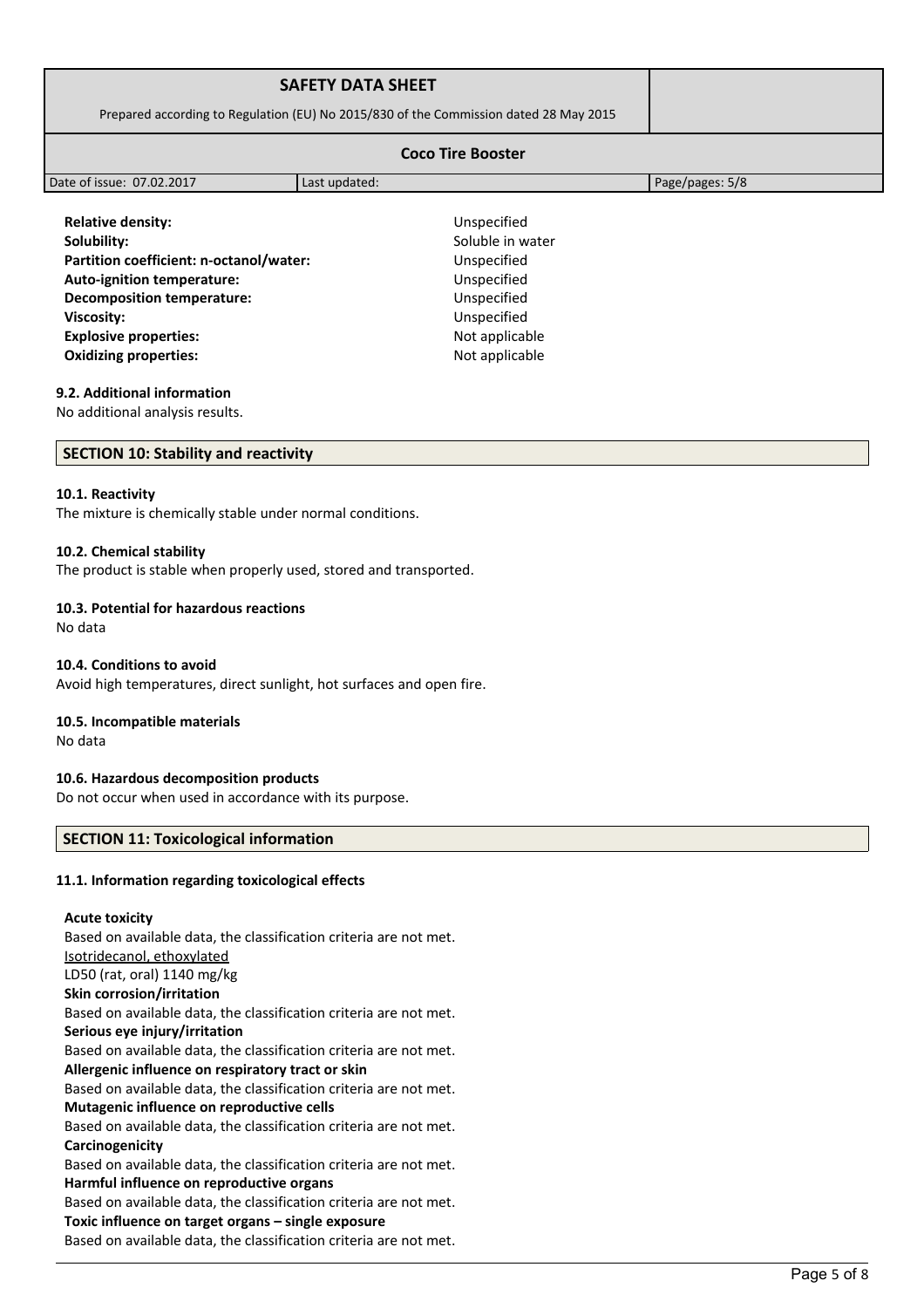|                                                                                       | <b>SAFETY DATA SHEET</b> |                 |  |
|---------------------------------------------------------------------------------------|--------------------------|-----------------|--|
| Prepared according to Regulation (EU) No 2015/830 of the Commission dated 28 May 2015 |                          |                 |  |
| <b>Coco Tire Booster</b>                                                              |                          |                 |  |
| Date of issue: 07.02.2017                                                             | Last updated:            | Page/pages: 6/8 |  |

**Toxic influence on target organs – repeated exposure** Based on available data, the classification criteria are not met. **Hazard caused by aspiration**

Based on available data, the classification criteria are not met.

# **SECTION 12: Environmental information**

# **12.1. Toxicity**

No data

## **12.2. Durability and dissolution potential**

The surfactants contained in the product comply with the biodegradability criteria as laid down in Regulation (EC) 648/2004 on detergents.

**12.3. Bioaccumulation capacity** No data

**12.4. Soil mobility** No data

**12.5. Results of PBT and vPvB properties evaluation** No data

**12.6. Other harmful effects**

No data

**SECTION 13: Waste disposal**

## **13.1. Waste disposal methods**

Empty containers should be transported to an authorized company in order to be reprocessed or recycled.

Do not store with municipal waste.

Do not discharge into sewage systems, surface waters or wastewater.

#### **Waste code**

Act of 14 December 2012 on waste (Dz.U. (Journal of Laws) 2013, item 21).

Regulation of the Minister of Environment of 9 September 2014 on the waste catalogue (Dz.U. (Journal of Laws) 2014, item 1923).

The waste code must be assigned individually at the location where the waste is produced, depending on the industry in which it is used.

# **SECTION 14: Transport information**

| 14.1.<br>14.2.<br>14.3. | UN number<br>UN proper shipping name<br>Transport hazard class(es)<br>Warning sticker No. | <b>ADR/RID</b><br>$---$<br>$---$<br>--- | <b>IMGD</b><br>---<br>---<br>---<br>--- | <b>IATA</b><br>$---$<br>$---$<br>$---$ |
|-------------------------|-------------------------------------------------------------------------------------------|-----------------------------------------|-----------------------------------------|----------------------------------------|
| 14.4.                   | Packing group                                                                             | ---                                     | ---                                     | $---$                                  |
| 14.5.                   | Threat to the environment                                                                 | ---                                     | ---                                     | $- - -$                                |
| 14.6.                   | Special precautions for users                                                             |                                         | Not applicable                          |                                        |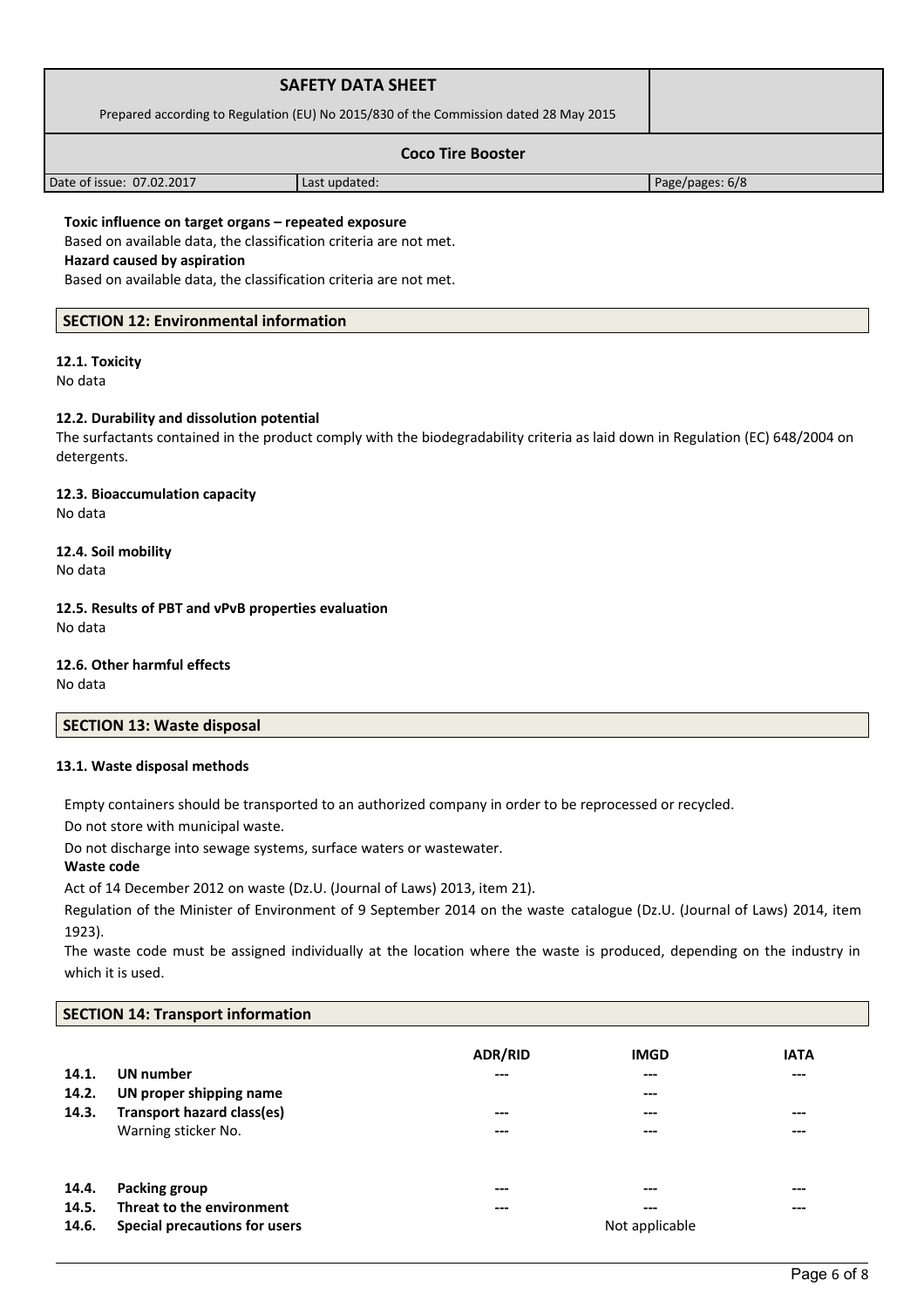|                                                                                       | <b>SAFETY DATA SHEET</b> |                 |  |
|---------------------------------------------------------------------------------------|--------------------------|-----------------|--|
| Prepared according to Regulation (EU) No 2015/830 of the Commission dated 28 May 2015 |                          |                 |  |
| <b>Coco Tire Booster</b>                                                              |                          |                 |  |
| Date of issue: 07.02.2017                                                             | Last updated:            | Page/pages: 7/8 |  |

**14.7. Bulk transport in accordance with the MARPOL convention appendix II and the IBC code** 

Not applicable

## **SECTION 15: Legal information**

# **15.1. Provisions of the law regarding safety and protection of the environment in relation to the substance or mixture This safety data sheet has been drawn up based on the following legal acts:**

- 1. Regulation (EC) No 1907/2006 of the European Parliament and of the Council of 18 December 2006 concerning the Registration, Evaluation, Authorization and Restriction of Chemicals (REACH), establishing a European Chemicals Agency, amending Directive 1999/45/EC and repealing Council Regulation (EEC) No 793/93 and Commission Regulation (EC) No 1488/94 as well as Council Directive 76/769/EEC and Commission Directives 91/155/EEC, 93/67/EEC, 93/105/EC and 2000/21/EC.
- 2. Regulation (EC) No 1272/2008 of the European Parliament and of the Council of 16 December 2008 on classification, labeling and packaging of substances and mixtures, amending and repealing Directives 67/548/EEC and 1999/45/EC, and amending Regulation (EC) No 1907/2006. [ATP1, ATP2, ATP3, ATP4, ATP5, ATP6]
- 3. Commission Regulation (EU) 2015/830 of 28 May 2015 amending Regulation (EC) No 1907/2006 of the European Parliament and of the Council on the Registration, Evaluation, Authorization and Restriction of Chemicals (REACH) as corrected (replaces Regulation EC No 453/2015)
- 4. Act of 25 February 2011 on the chemical substances and their mixtures (DZ.U. (Journal of Laws) No 63, item 322 with amendments).
- 5. Regulation of the Minister of Labor and Social Policy of 6 June 2014 on maximum permissible concentration and intensity of agents harmful to health in the work environment (Dz.U. (Journal of Laws) item 817).
- 6. Act of 14 December 2012 on waste (Dz.U. (Journal of Laws) 2013, item 21).
- 7. Regulation of the Minister of Environment of 9 September 2014 on the waste catalogue (Dz.U. (Journal of Laws) 2014, item 1923).
- 8. Classification of dangerous goods according to the European Agreement concerning the International Carriage of Dangerous Goods by Road (ADR).
- 9. Regulation of the Minister of Labor and Social Policy of 26 September 1997 on general provisions of occupational safety and health (Dz.U. (Journal of Laws) 2003 No 169, item 1650 with amendments).
- 10. Regulation of the Minister of Health of 30 December 2004 on occupational health and safety related to the presence of chemical agents in the workplace (Dz.U. (Journal of Laws) 2005 No 11, item 86 with amendments). Regulation of the Minister of Economy of 21 December 2005 on essential requirements for personal protection (Dz.U. (Journal of Laws) No 259, item 2173).

## **15.2. Chemical safety evaluation**

No chemical safety evaluation for the mixture.

# **SECTION 16: Additional information**

List of hazard statements from section: 3 **H302** Harmful if swallowed **H318** Causes serious eye damage

## **CAS** (Chemical Abstracts Service)

**EC number** means one of the following:

- the number of the substance as given in the European Inventory of Existing Chemical Substances (EINECS),
- the number of the substance as given in the European List of Notified Chemical Substances (ELINCS)
- the number in the inventory of chemical substances listed in the European Commission's publication "No-longer polymers"

## **Description of used abbreviations, acronyms and symbols:**